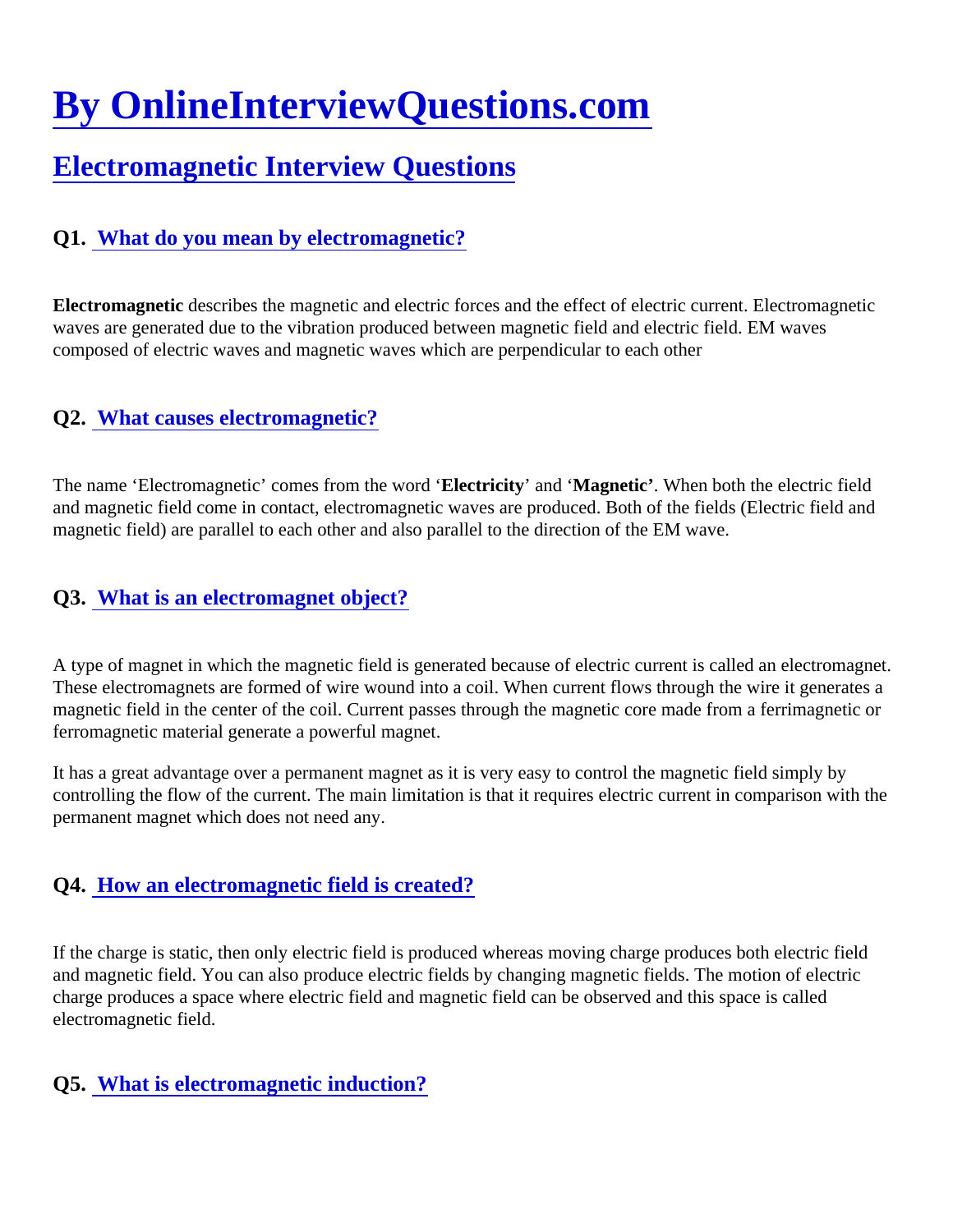Michael Faraday discovered the Electromagnetic Induction 881. Electromagnetic induction defined as the current produced due to the Electromotive force (voltage production) due to change of magnetic field. Farada realized that it is possible to induce electromotive force simply by moving permanent magnets in and out of a coil.

# Q6. [What do you know about Rayleigh scattering?](https://www.onlineinterviewquestions.com/what-do-you-know-about-rayleigh-scattering/)

Rayleigh scattering phenomenon was discovered bot Rayleigh which states that the sunlight or electromagnetic induction are scattered by the particles which are smaller than the wavelength of the radiatio The amount of scattering is inversely power to the fourth power of the wavelength for frequencies below than resonance frequency.

# Q7. [What is IP3 of an amplifier?](https://www.onlineinterviewquestions.com/what-is-ip3-of-an-amplifier/)

Third order intercept point which is referred to as IP3 tells about the nonlinear system. Third order intercept point is an ideal point which tells that the two curves will become parallel (after the device reaches to 1dB compression point) and they will never intersect each other.

Third order intercept is an imaginary point where the curve of power for fundamental and third order component meet.

Third order intercept point for Nonlinear devices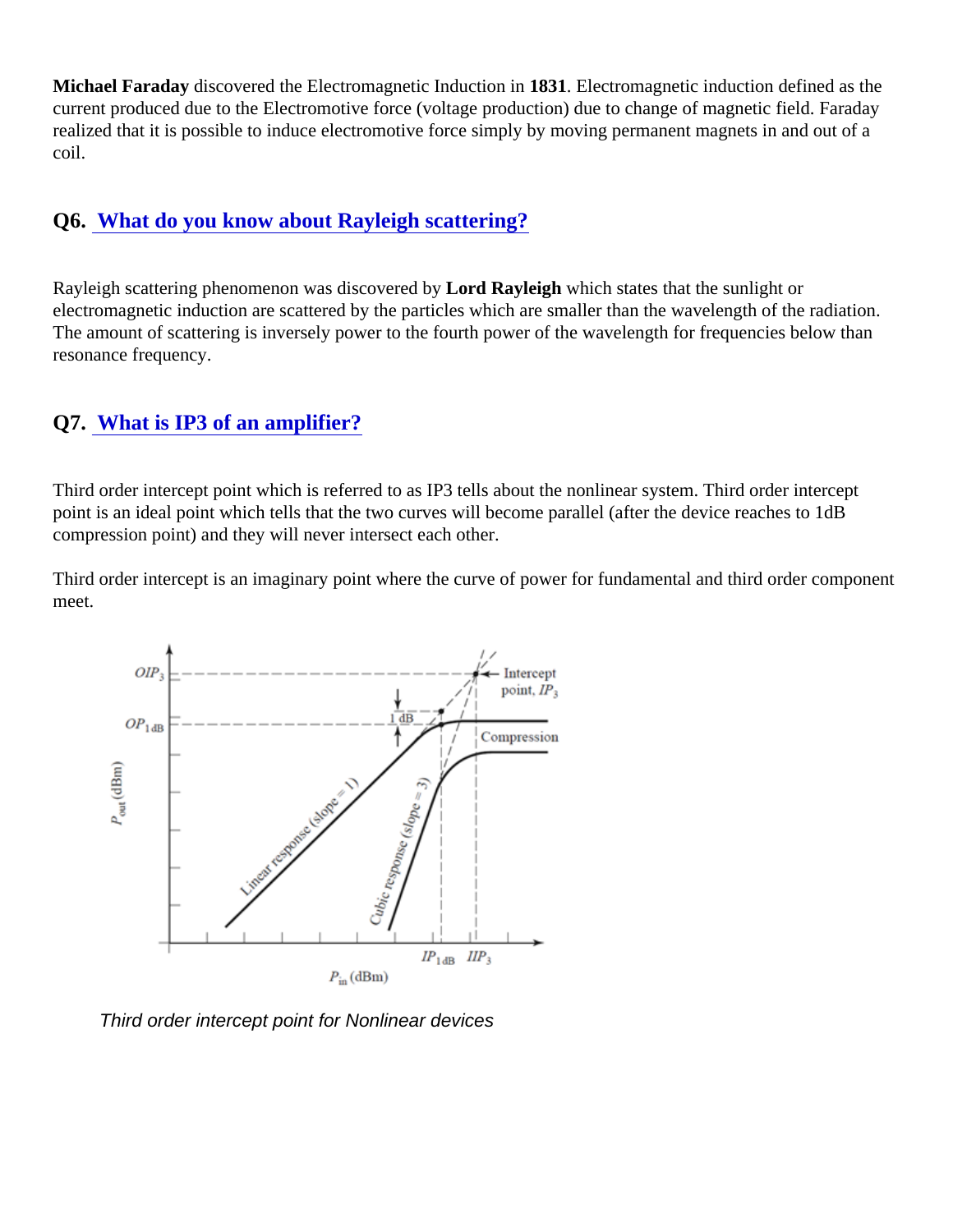# Q8. [What are degenerative modes](https://www.onlineinterviewquestions.com/what-are-degenerative-modes/)?

Two modes with the same propagation constant but different field configuration is called degenerative modes

# Q9. [List some advantages of using optical fibres](https://www.onlineinterviewquestions.com/list-some-advantages-of-using-optical-fibres/)?

Optical fibers use light pulses to convey information. It is faster than a traditional electric system which uses electric pulses.

There are some Advantages :

- 1. Electromagnetic Interference (EMI): As optical fiber uses light to transmit the information rather than electrons, it does not radiate EM. So, this make optical fiber very important in many applications
- 2. Telecommunication and gaming firms: ? As the optical fiber remove the cross talk between the telecommunication lines, it is widely used in telecommunication equipment nowadays

? Many institutions and gaming manufacturers use the optical fiber for the security as it is not possible to tap into a fiber cable without detection.

- 3. High Bandwidth: Another major advantage of using optical fiber is that it has a high bandwidth in opposition to transmission media. It not only provides longer transmission but also the speed is relativel high. That is the reason why many telecommunications use optical fiber for all undersea long-haul telecommunications.
- 4. Remove ground loop error: Fiber isolates two different voltage potentials and insulates in high-voltage areas. For example, it will eliminate errors due to ground-loop potential differences and is ideal for data transmission in areas subject to frequent electrical storms, and presents no hazard to the field installer. Optical fiber is perfect for using in those areas which are more prone to electrical storms as it eliminates the errors that occur because of ground-loop potential differences.
- 5. Weight: Coaxial cables are heavier than the plastic fibre cable. If we compare the transmission of a 500 megabits of data per unit time a coaxial wire is 800 per cent heavier than the fibre cable.

### Q10. [What are supermagnetic materials?](https://www.onlineinterviewquestions.com/what-are-supermagnetic-materials/)

### Q11. [What is drift velocity?](https://www.onlineinterviewquestions.com/what-is-drift-velocity/)

Particles like electrons move in all directions in the absence of any electric field. They started drifting randoml in one direction when they were subjected to an electric field. The net velocity attained by these electrons is called drift velocity.

#### Q12. [Explain right hand rule?](https://www.onlineinterviewquestions.com/explain-right-hand-rule/)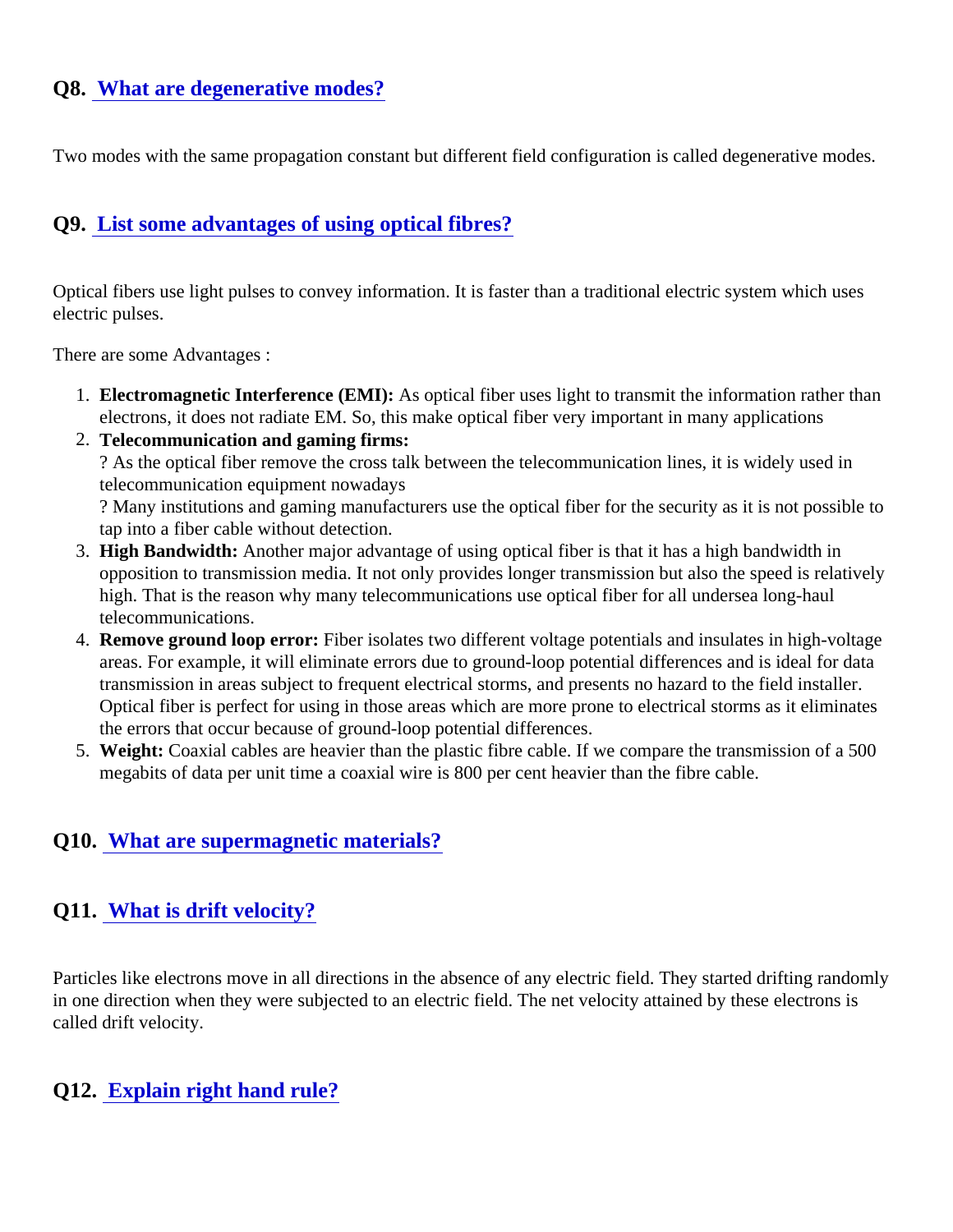Right hand thumb rule is used to deduce the direction of the magnetic force. As we know,  $F= qvb$ 

Where F represents the magnetic for getepresent charge; is velocity of charge particle and b is magnetic field.

The direction of the magnetic force is always at the right angle to the plane formed by v and b which is determined with the help of right thumb rule.

To find the direction of F using the Thumb rule: Point the thumb of the right hand in the direction of v. Point forefinger in direction of B. Direction perpendicular to the palm gives F.

# Q13. [What is magnetic flux?](https://www.onlineinterviewquestions.com/what-is-magnetic-flux/)

Magnetic flux which is denoted by hi? is defined as the amount of total magnetic field pass through a specific area.

Let us consider an area of A and angle ? between the magnetic field B and normal to the surface.

Then the magnetic flux  $i\mathcal{S}$  = BAcos?.

# Q14. [List some applications of electromagnetism](https://www.onlineinterviewquestions.com/list-some-applications-of-electromagnetism/).

Electromagnetism plays an important role in various applications from daily use to research work which are mentioned below: -

- 1. Household appliances:
- Ballasts are used in the lamps which work based on electromagnetic principle.
- Electromagnet also plays a role in blowers, electric fans and cooling systems like refrigerators, A.C. These equipment uses motors which work on the principle of electromagnetism.
- Induction cookers, mixers and grinders, bread toaster, microwave ovens all these kitchen appliances us electromagnetic.
- The electromagnetic principle is also used in entertainment systems like Television, stereo, or radio system. In these, an electromagnet is used in loudspeakers to create sound waves.
- Medical uses: There are many medical appliances which use electromagnetism to diagnose diseases like Cancer. Examples of some appliances are magnetic resonance imaging (MRI)and hyperthermia treatments for cancer.
- Communication System: Electromagnetic waves are used for communication nowadays. Information is delivered from the sender to receiver in a blink of an eye with the help of electromagnetic waves.
- Magnetic Levitation Trains: As science and technology are improving at a vast rate, electromagnetism is coming into the forward and improving the traditional way of a job. A perfect example of this can be seen in high-speed trains which use a powerful electromagnet to develop the speed. These trains use the EMS and E to float over a guideway
- Industries Appliances: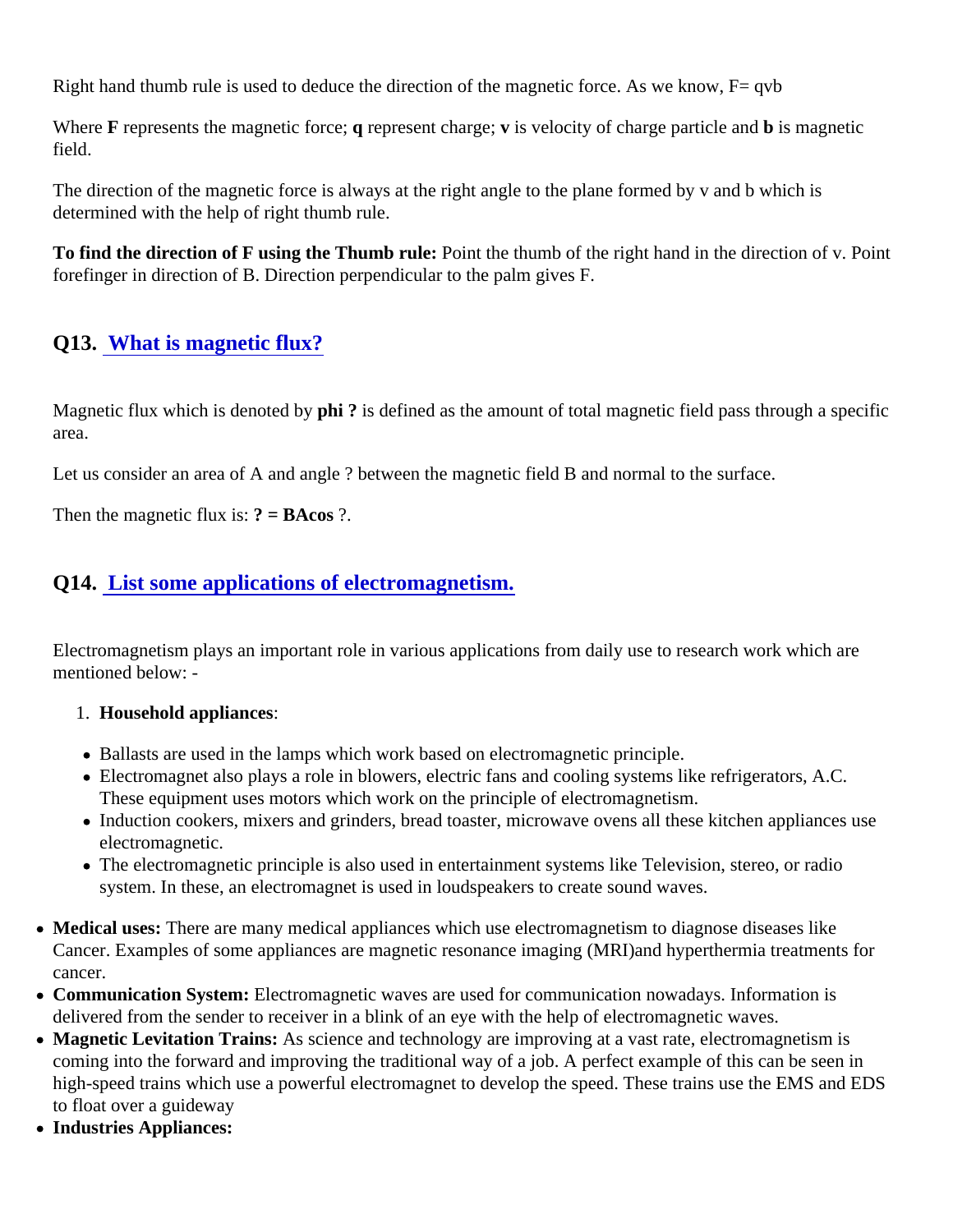- In industries, the major source of all the power source and driving system is generators and motors whe they convert mechanical energy to electrical energy.
- Many sensors and actuating devices used in industries also work on the principle of electromagnetism.

## Q15. [What is a commutator?](https://www.onlineinterviewquestions.com/what-is-a-commutator/)

Commutation is the process to generate constant torque in one direction by switching the magnetic field in the armature windings. Commutator is also known aplia-ring commutator. The split rings are made of phosphorus bronze connected to the armature core. The voltage produced in the armature is alternating and commutator converts it to DC. Commutators can also convert the DC to AC depending on the needs.

# Q16. [What is phenomenon of Electromagnetic Induction?](https://www.onlineinterviewquestions.com/what-is-phenomenon-of-electromagnetic-induction/)

Electromagnetic induction is the process in which current is produced in a coil due to the relative motion between a magnet and the coil. It is used in various applications and electric components like transformers, inductors, electric motors and generators.

# Q17. [What are Air core coils?](https://www.onlineinterviewquestions.com/what-are-air-core-coils/)

Air core coil is an inductor that does not use a magnetic core made of a ferromagnetic material to gain its inductance. The coils wind over the nonmagnetic materials like plastic, ceramic and those that have air inside the windings.

### Q18. [What are the four Maxwell's equations?](https://www.onlineinterviewquestions.com/what-are-the-four-maxwell-s-equations/)

Maxwell's equations describe electromagnetism. His theories are set of four law which are mentioned below:

- Gauss's law: First one is Gauss's law which states that Electric charges generate an electric field. The electric flux across any closed surface is directly proportional to the charge enclosed in the area.
- Gauss's law for magnetism: This law states that there are no magnetic monopoles. The value of the magnetic flux across a closed surface is zero.
- Faraday's law: It states that changing magnetic fields generate an electric field.
- Ampère's law: This law states that the steady currents and time-varying electric fields generate a magnetic field.

### Q19. [What are Conductors and Insulators?](https://www.onlineinterviewquestions.com/what-are-conductors-and-insulators/)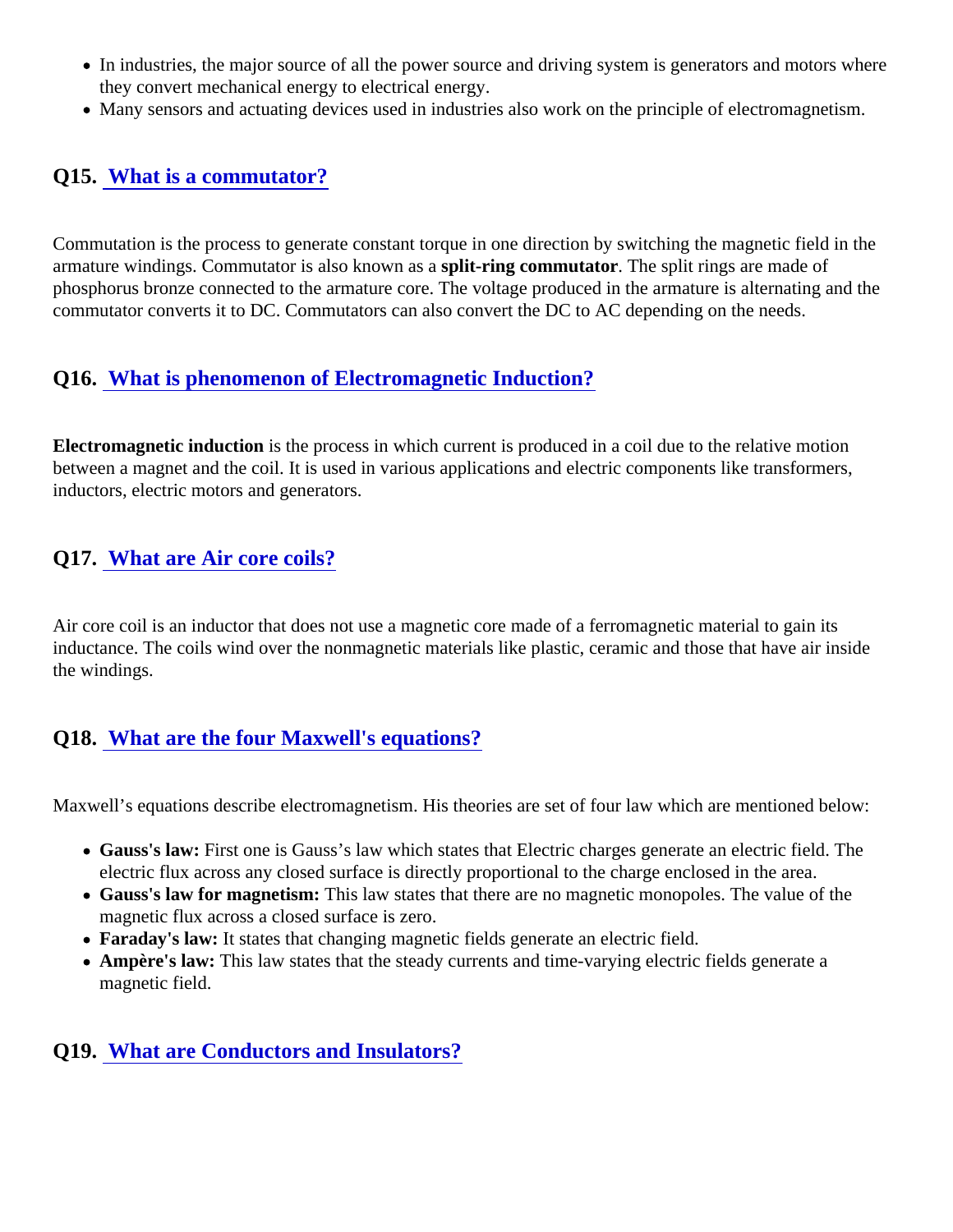#### Conductor:

Conductors are those materials which allow the flow of electrons from one particle to another without any restriction. A conducting material allows the transfer of charge throughout the surface of the body. You can check a conductor by giving charge at specific location to conductor. In conductors, charge spreads througho the body. This distribution of charge occurs because of the following electron. Conductor can even transfer its charge to the other object

#### Insulator:

In contrast to conductors, insulators are the materials that fully block the flow of electrons which as a result do not allow the flow of charge. Insulators can be detected as the charge will remain at a specific location where the charge is supplied. It does not distribute the charge throughout the body.

### Q20. [What are Irrotational and Solenoidal Vector Fields?](https://www.onlineinterviewquestions.com/what-are-irrotational-and-solenoidal-vector-fields/)

In an Irrotational vector field, curl is always equal to zero everywhere. The irrotational vector field will be conservative or equal to the gradient of a function when the domain is connected without any discontinuities.

Solenoid vector fieldis also known as incompressible vector field in which the value of divergence is equal to zero everywhere. According to the Kelvin–Stokes theorem, a flux integral in this field always depends on the boundary and the value of closed flux integral is always a zero.

### Q21. [Explian Harmonic Wave?](https://www.onlineinterviewquestions.com/explian-harmonic-wave/)

# Q22. [What is Electric Polarization?](https://www.onlineinterviewquestions.com/what-is-electric-polarization/)

Electric polarization is defined as the shift of electric charge in the opposite direction within a dielectric or in an insulator. This is caused by an external electric field.

#### Q23. [What are Multielectron Atoms?](https://www.onlineinterviewquestions.com/what-are-multielectron-atoms/)

Multielectron atoms are those atoms which have more than one electron. Examples of multielectron atoms ar Helium (He), Lithium (Li) and Oxygen(O). Hydrogen is the only atom which has one electron in their orbitals in ground state.

### Q24. [What is Ultraviolet light?](https://www.onlineinterviewquestions.com/what-is-ultraviolet-light/)

Ultraviolet is a form of electromagnetic radiation in which wavelengths range from 10nm to 400nm. Ultraviole